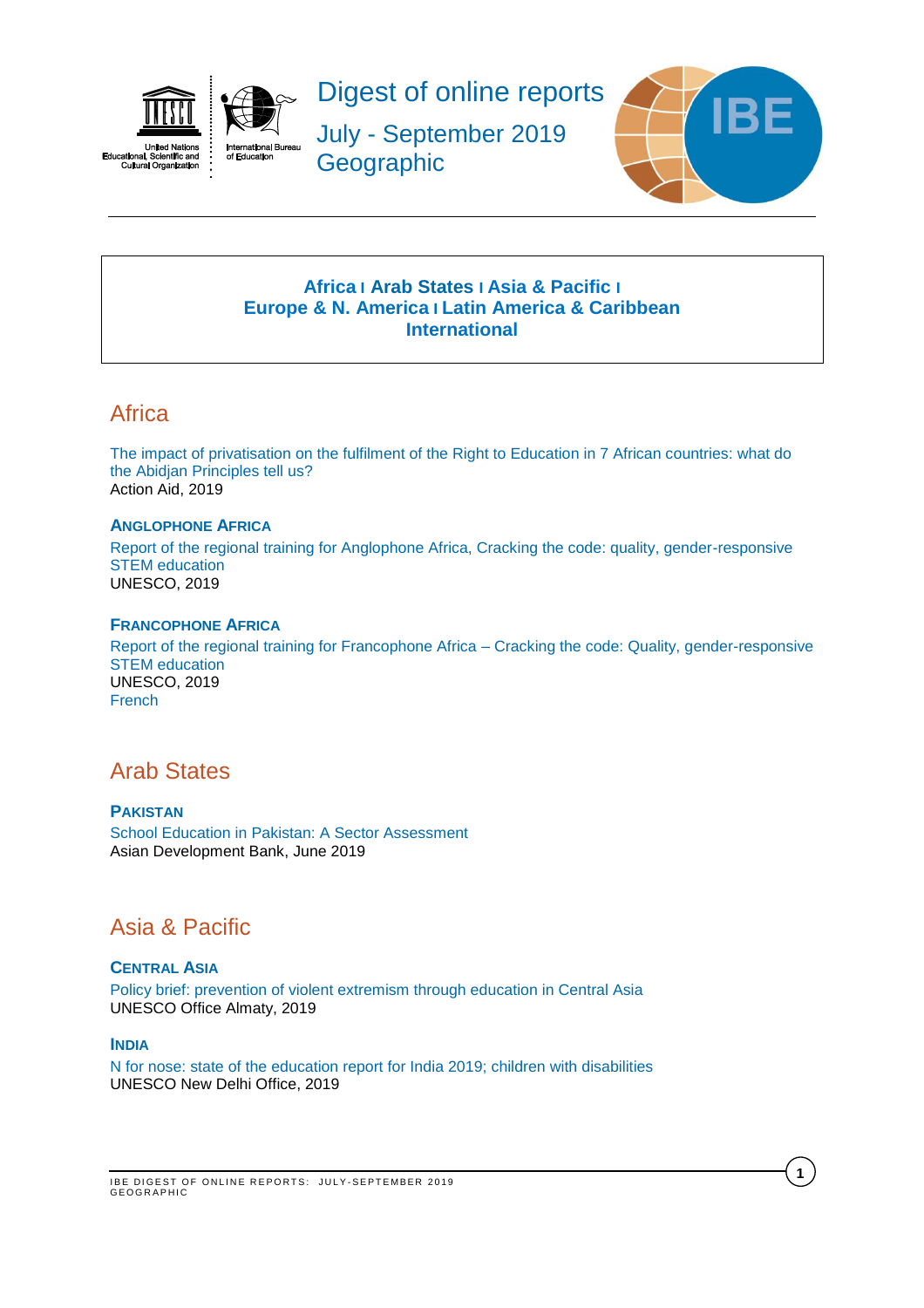# <span id="page-1-0"></span>Europe & N. America

**CATALONIA** [Educational policy and the challenge of school segregation in Catalonia](https://unesdoc.unesco.org/ark:/48223/pf0000261471_eng) UNESCO-IIEP, 2019 [French](https://unesdoc.unesco.org/ark:/48223/pf0000261471_fre) **[Spanish](https://unesdoc.unesco.org/ark:/48223/pf0000261471)** 

## **EUROPE**

[Key Data on Early Childhood Education and Care in Europe –](https://eacea.ec.europa.eu/national-policies/eurydice/content/key-data-early-childhood-education-and-care-europe-%E2%80%93-2019-edition_en) 2019 Edition European Commission, 4 July

# <span id="page-1-1"></span>Latin America & Caribbean

[Información y transparencia: cuadros de indicadores de las escuelas en América Latina](https://unesdoc.unesco.org/ark:/48223/pf0000370474) UNESCO-IIEP, 2019

### **CHILE**

[La pedagogía de la sexualidad: procesos de planificación e implementación didáctica realizados por](https://unesdoc.unesco.org/ark:/48223/pf0000369032?posInSet=26&queryId=N-84b6e118-92e9-4667-9db9-555b5db993db)  [docentes en Chile](https://unesdoc.unesco.org/ark:/48223/pf0000369032?posInSet=26&queryId=N-84b6e118-92e9-4667-9db9-555b5db993db) UNESCO Office Santiago, 2019

## **COLOMBIA**

[Foro Internacional sobre Inclusión y Equidad en la Educación, Todas y Todos los Estudiantes](https://unesdoc.unesco.org/ark:/48223/pf0000370418)  **[Cuentan](https://unesdoc.unesco.org/ark:/48223/pf0000370418)** UNESCO, 2019

#### **ECUADOR**

[Reforma de la carrera docente en Ecuador](https://unesdoc.unesco.org/ark:/48223/pf0000370074) UNESCO-IIEP, 2019

# <span id="page-1-2"></span>International

[AI & The Sustainable Development Goals: The State of Play](https://assets.2030vision.com/files/resources/resources/state-of-play-report.pdf) 2030vision, 2019

[Connecting Levels of Analysis in Educational Neuroscience: A Review of Multi-level Structure of](https://psyarxiv.com/czf2j/)  [Educational Neuroscience with Concrete Examples](https://psyarxiv.com/czf2j/) Han, H., Soylu, F., & Anchan, M.; PsyArXiv, 5 July 2019

[Future Avenues for Educational Neuroscience From the Perspective of EARLI SIG 22 Conference](https://onlinelibrary.wiley.com/doi/pdf/10.1111/mbe.12211)  **[Attendees](https://onlinelibrary.wiley.com/doi/pdf/10.1111/mbe.12211)** Brookman-Byrne, Annie; Commissar, Lia; The International Mind, Brain and Education Society, 2019

**[< Back to top >](#page-0-2)**

**2**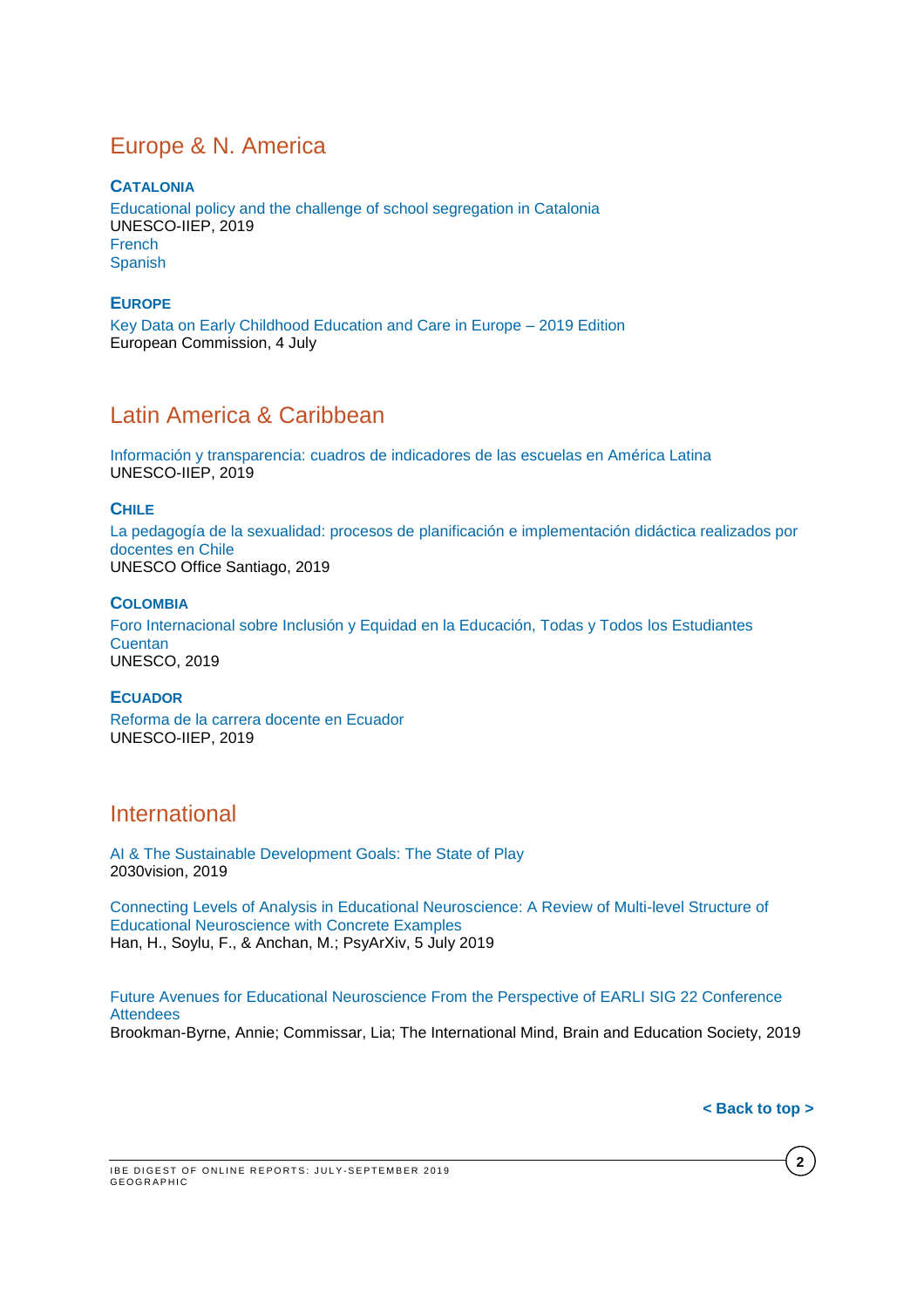#### [The Future of Work? Work of the Future!](https://ec.europa.eu/epsc/sites/epsc/files/ai-report_online-version.pdf) European Commission, 2019

#### **UNESCO**

[2019 winners of the UNESCO International Literacy Prizes: literacy and multilingualism](https://unesdoc.unesco.org/ark:/48223/pf0000370503) UNESCO, 2019 [French](https://unesdoc.unesco.org/ark:/48223/pf0000370503_fre) [Spanish](https://unesdoc.unesco.org/ark:/48223/pf0000370503_spa)

[Artificial Intelligence in Education, Compendium of Promising Initiatives: Mobile Learning Week 2019](https://unesdoc.unesco.org/ark:/48223/pf0000370307/PDF/370307eng.pdf.multi) UNESCO, 2019

[Artificial Intelligence for Sustainable Development: Synthesis Report: Mobile Leaning Week 2019](https://unesdoc.unesco.org/ark:/48223/pf0000370308) UNESCO, 2019

[Education for sustainable development: partners in action; Global Action Programme \(GAP\) key](https://unesdoc.unesco.org/ark:/48223/pf0000368829)  [partners' report \(2015-2018\)](https://unesdoc.unesco.org/ark:/48223/pf0000368829) UNESCO, 2019

[From access to empowerment: UNESCO strategy for gender equality in and through education 2019-](https://unesdoc.unesco.org/ark:/48223/pf0000369000) [2025](https://unesdoc.unesco.org/ark:/48223/pf0000369000) UNESCO, 2019 [French](https://unesdoc.unesco.org/ark:/48223/pf0000369001)

[Her education, our future: Snapshots of UNESCO's work](https://unesdoc.unesco.org/ark:/48223/pf0000369547) UNESCO, 2019

[Inclusive early childhood care and education: background paper prepared for the International Forum](https://unesdoc.unesco.org/ark:/48223/pf0000370417)  [on inclusion and equity in education, every learner matters](https://unesdoc.unesco.org/ark:/48223/pf0000370417) UNESCO, 2019 [Spanish](https://unesdoc.unesco.org/ark:/48223/pf0000370417_spa)

[Inclusive education for persons with disabilities –Are we making progress? Background paper](https://unesdoc.unesco.org/ark:/48223/pf0000370386)  [prepared for the International Forum on Inclusion and Equity in Education](https://unesdoc.unesco.org/ark:/48223/pf0000370386)  UNESCO, 2019 [Spanish](https://unesdoc.unesco.org/ark:/48223/pf0000370386_spa)

[International Literacy Day 2019: revisiting literacy and multilingualism, background paper](https://unesdoc.unesco.org/ark:/48223/pf0000370416) UNESCO, 2019

[Let's work together: education has a key role in helping achieve the Sustainable Development Goals](https://unesdoc.unesco.org/ark:/48223/pf0000369006) UNESCO, 2019

[The Promise of large-scale learning assessments: acknowledging limits to unlock opportunities](https://unesdoc.unesco.org/ark:/48223/pf0000369697?posInSet=2&queryId=N-07ea377e-f12b-4ece-a353-67f0e1dc155e) UNESCO, 2019 **[French](https://unesdoc.unesco.org/ark:/48223/pf0000369946)** [Spanish](https://unesdoc.unesco.org/ark:/48223/pf0000369947)

[Teaching and learning: transformative engagement](https://unesdoc.unesco.org/ark:/48223/pf0000368961) UNESCO, 2019

**[< Back to top >](#page-0-2)**

**3**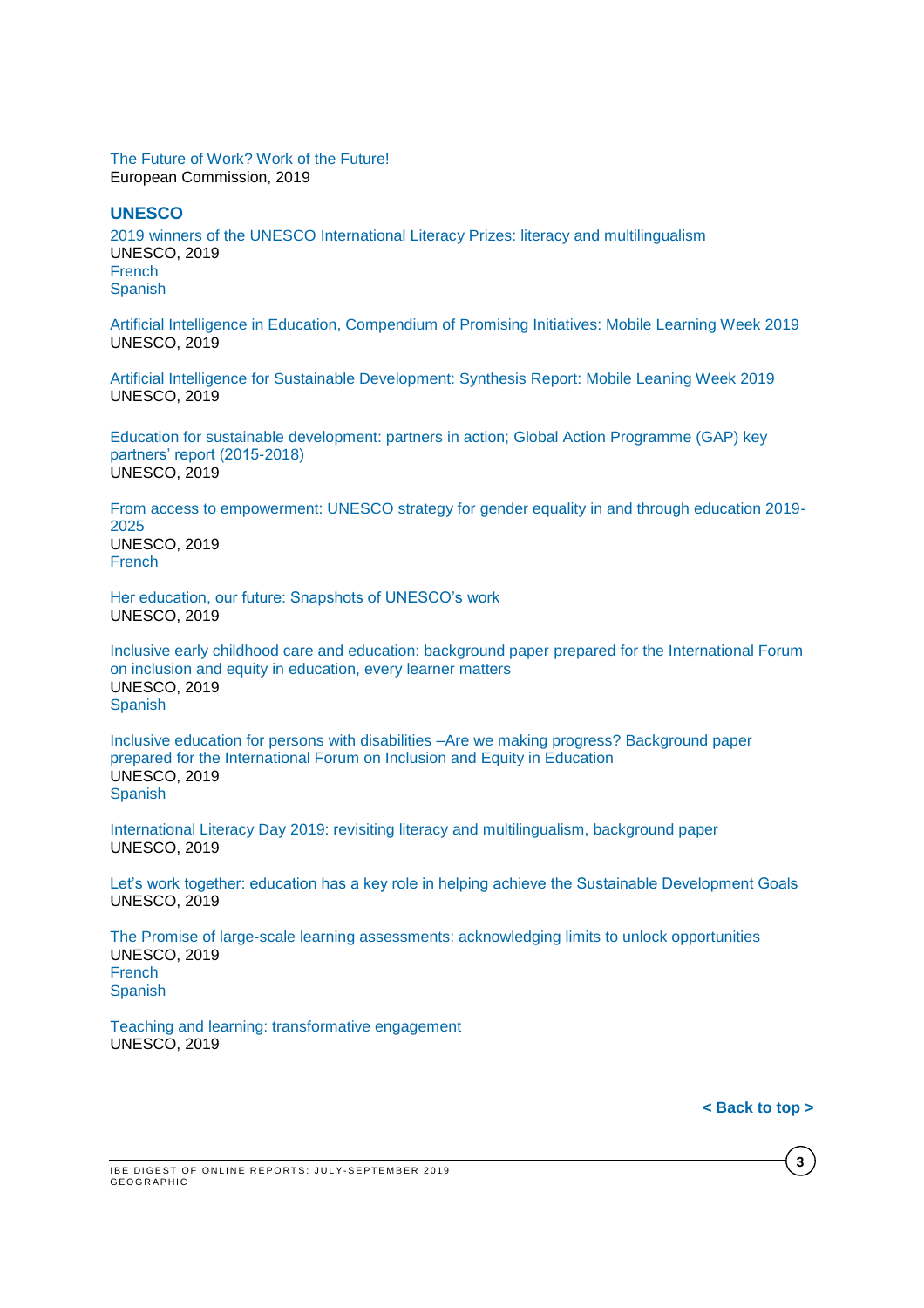## **UNESCO-GEMR**

[Beyond commitments 2019: how countries implement SDG 4](https://unesdoc.unesco.org/ark:/48223/pf0000369008) UNESCO-GEMR, 2019

[Global education monitor report 2019: gender report: Building bridges for gender equality](https://unesdoc.unesco.org/ark:/48223/pf0000368753) UNESCO, 2019 [French](https://unesdoc.unesco.org/ark:/48223/pf0000369007)

[Meeting commitments: are countries on track to achieve SDG 4?](https://unesdoc.unesco.org/ark:/48223/pf0000369009) UNESCO-GEMR, 2019 [French](https://unesdoc.unesco.org/ark:/48223/pf0000369009_fre) [Spanish](https://unesdoc.unesco.org/ark:/48223/pf0000369009_spa)

### **UNESCO-IIEP**

[The IIEP letter: news and analysis on educational planning and management, vol. 35, no. 1](https://unesdoc.unesco.org/ark:/48223/pf0000369019?posInSet=18&queryId=N-84b6e118-92e9-4667-9db9-555b5db993db) UNESCO-IIEP, 2019

#### **UNESCO-MGIEP**

[The Blue Dot: Social and emotional learning](https://unesdoc.unesco.org/ark:/48223/pf0000369079) UNESCO-MGIEP, 2019

### **UNESCO-UIL**

[Books beyond bars: the transformative potential of prison libraries](https://unesdoc.unesco.org/ark:/48223/pf0000369835) UNESCO-UIL, 2019

#### **UNESCO-UIS**

[New Methodology Shows that 258 Million Children, Adolescents and Youth Are Out of School](http://uis.unesco.org/sites/default/files/documents/new-methodology-shows-258-million-children-adolescents-and-youth-are-out-school.pdf) UNESCO-UIS, September 2019

### **UNESCO, UNFPA & UN WOMEN**

[UNESCO, UNFPA & UN Women Joint Programme: on Empowering Adolescent Girls and Young](https://unesdoc.unesco.org/ark:/48223/pf0000368657?posInSet=42&queryId=N-07ea377e-f12b-4ece-a353-67f0e1dc155e)  [Women through Education](https://unesdoc.unesco.org/ark:/48223/pf0000368657?posInSet=42&queryId=N-07ea377e-f12b-4ece-a353-67f0e1dc155e) UNESCO, UNFPA & UN Women, 2019

**[< Back to top >](#page-0-2)**